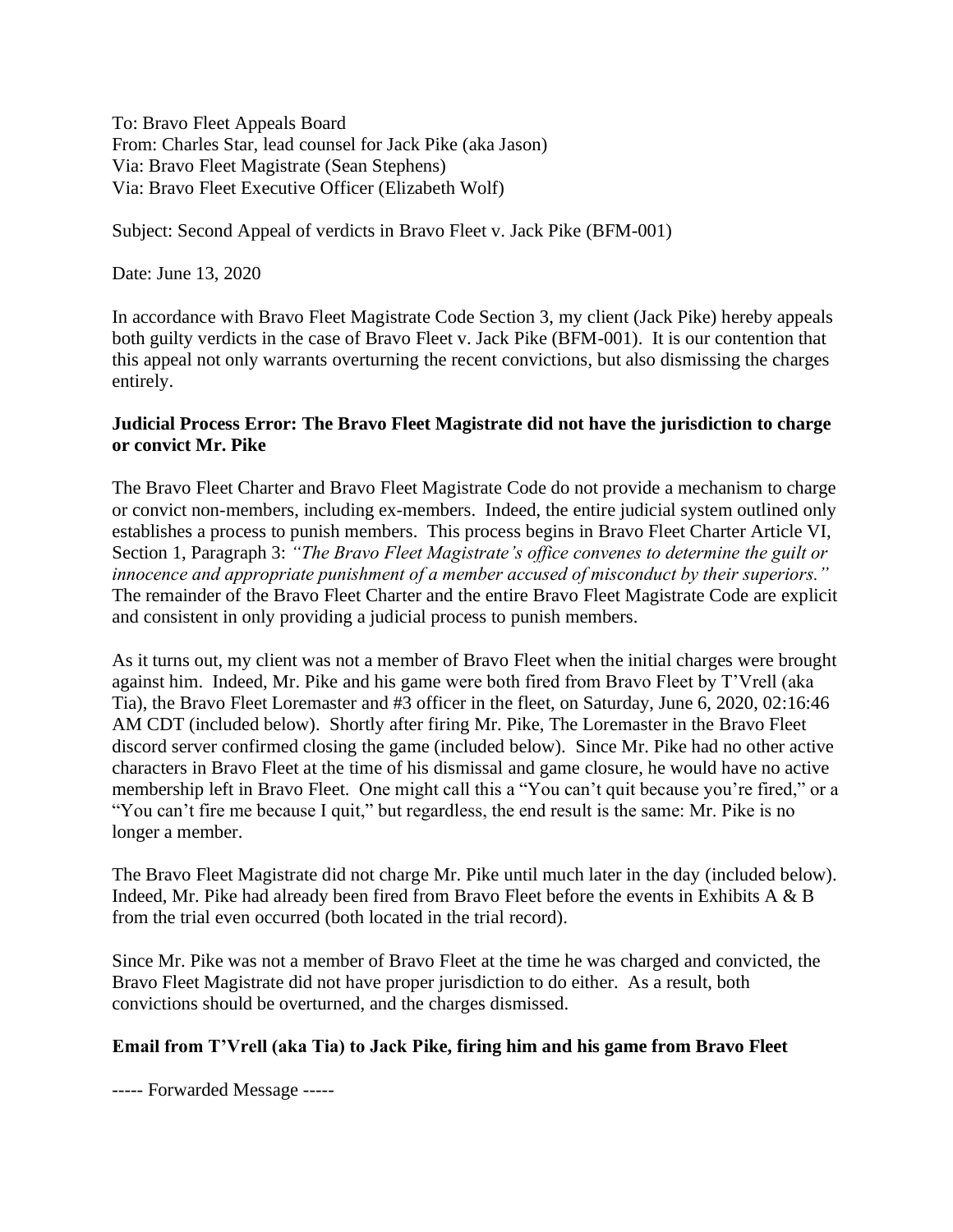From: "lore@bravofleet.com" <lore@bravofleet.com> To: <Jack Pike> Sent: Saturday, June 6, 2020, 12:21:40 AM CDT Subject: Fired

Just saw that you added your game to 22nd Fleet. You didn't contact me. You're fired, your game is removed from the BFMS as of right now, and you will not find yourself welcome in the Holodeck again.

## **Chat excerpt from the Bravo Fleet discord server**

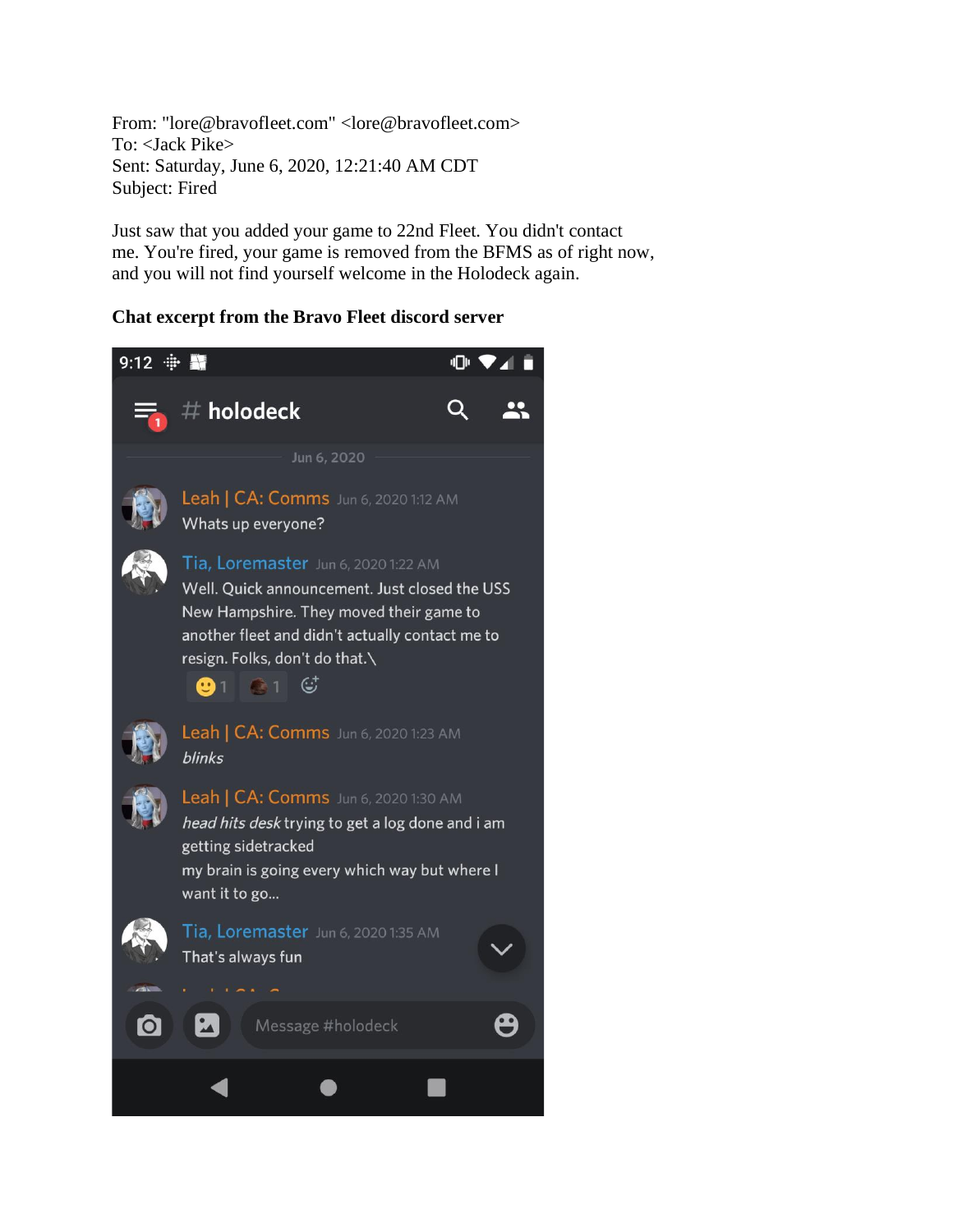# **Email from Bravo Fleet Magistrate (Sean Stephens) to Jack Pike, informing him of the charges against him**

---------- Forwarded message --------- From: Bravo Fleet Magistrate [<magistrate@bravofleet.com>](mailto:magistrate@bravofleet.com) Date: Sat, Jun 6, 2020 at 9:13 PM Subject: Bravo Fleet Magistrate Complaint To: <Jack Pike>

Hi Jack,

My name is Sean, and I am the Bravo Fleet Magistrate.

A complaint has been filed against you through my office, on the charge of Mutiny and Sedition, the description of which is "Willful intent to override, overthrow, or disrupt the effective operation of parts of Bravo Fleet, either alone or with other parties. The action leading to this complaint is your removing the USS New Hampshire from the Fleet with no notification to your Task Force Commander, Task Force Senior Staff, or any member of the Bravo Fleet Admiralty.

Additionally, the charge of Disreputable Behavior has been charged, due to your not notifying your own Executive Officer, or presumably any standing member of your crew of the change in organization so that they could air their grievances or consider staying within the Fleet versus leaving.

As part of the Magistrate Code, I am required to enter a plea for you of innocence or guilt. Please respond to this email within 48 hours indicating your plea, or I will move forward with the facts as presented. If no response is received by 7:12 pm Pacific Time on Monday, June 22, I will move forward with my findings.

Thank you for your prompt attention to this matter.



## **Closing**

My client and I were extremely disappointed that the anonymous Appeals Board rejected our last appeal. However, we have no doubt that a careful review of this record will result in an